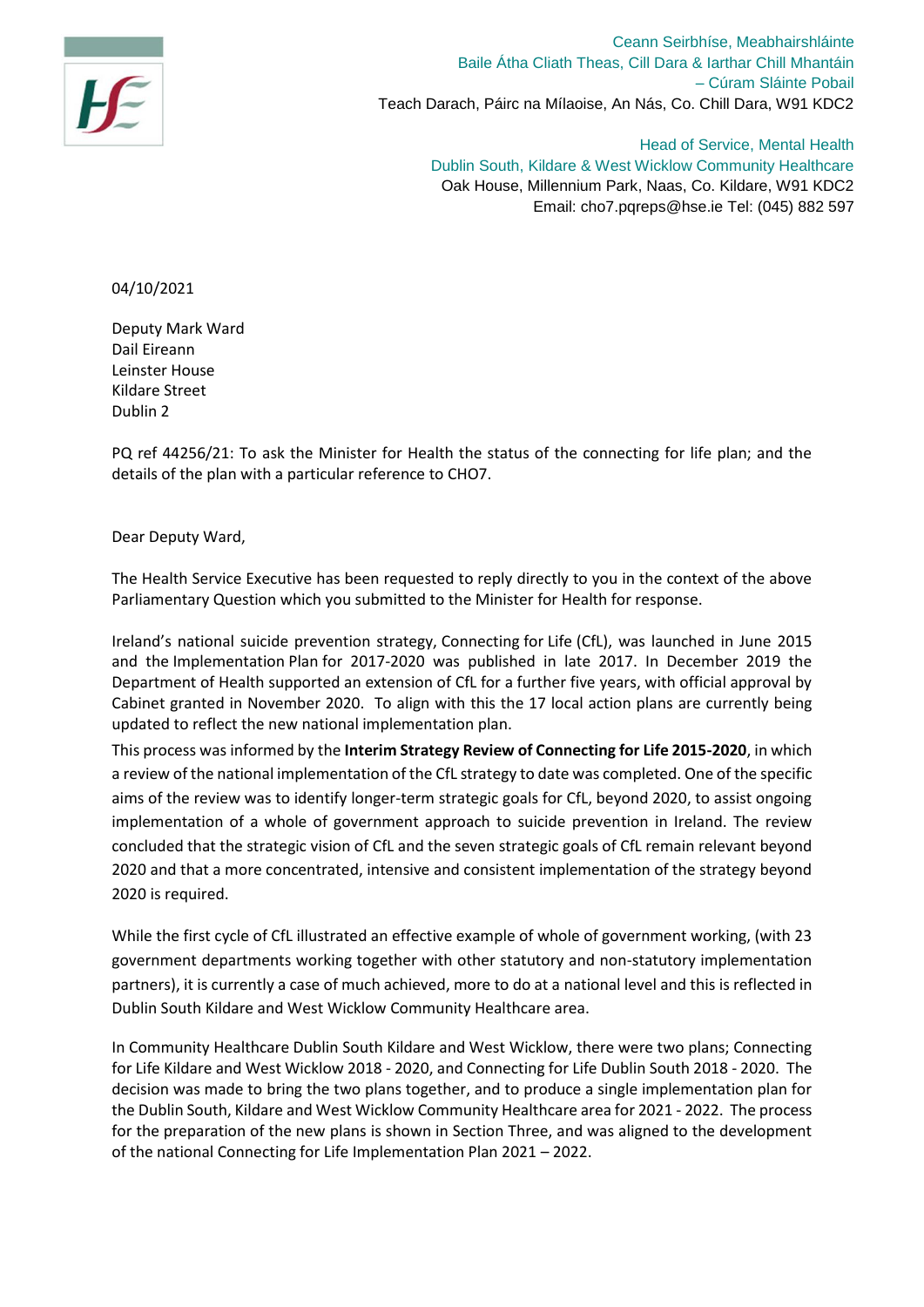In Dublin South, Kildare and West Wicklow Community Healthcare, progress against both local plans was encouraging with particular successes in relation to:

- Recruitment of a third Resource Officer for Suicide Prevention
- Suicide prevention training delivery
- Timely and coordinated responses in the aftermath of suicide including suicide bereavement support e.g. the new Suicide Bereavement Liaison Officer role, and awareness campaigns
- Specific projects in parts of the Community Healthcare area e.g.:
	- o Jobstown Safetalk project
	- o Kildare and West Wicklow perinatal mental health project
	- o Suicide Prevention and Community Engagement (SPACE) project, including the Ballyfermot Women's Rapid Research Project (focused on young mothers)
	- o Targeted work with undergraduates in specific professions e.g. doctors, dentists
- Gathering of real time data to inform more effective and timely responses to suspected suicides
- Establishment of the three Connecting for Life local interagency implementation groups (Dublin South County, Dublin South City, and Kildare and West Wicklow)
- Mental Health Promotion activities and initiatives for priority groups and the general population across the Dublin South Kildare and West Wicklow Community Healthcare area

The development of the new plan has been led by the three Resource Officers for Suicide Prevention (ROSPs) in the Community Healthcare area in partnership with the three new CfL Interagency Implementation Groups, the Mental Health Management Team, the National Office for Suicide Prevention and national Mental Health Operations and other HSE directorates such as Health & Wellbeing and Primary Care.

The development of Connecting for Life Dublin South, Kildare and West Wicklow Community Healthcare is based on the principle of learning from the preparation and implementation of CfL Kildare and West Wicklow and CfL Dublin South from 2018 – 2020. The new plan is aligned in format and structure to the new national CfL implementation plan for the 2021 – 2022 period.

Commencing in autumn 2020, there were a number of strands to the preparation of the new plan which supported the review of the current plans and the development of the new plan for the Community Healthcare area:

- Alignment to other relevant national plans and policies e.g. Sharing the Vision, Slaintecare, the National Psychosocial Plan
- **Connecting for Life Interim strategy Review.** Published in January 2019, the aim of this independent review was to examine the extent to which the actions in the national strategy were on track to being achieved, to help identify what was working well, where the implementation challenges were, and to help in setting strategic priorities for the remaining period of the national strategy.
- **NOSP local CfL suicide prevention plan Self-Evaluation Project.** The aim of this project was to review implementation progress on the 17 local action plans, using a Best Practice self-evaluation checklist for suicide prevention at sub-national (regional/local)